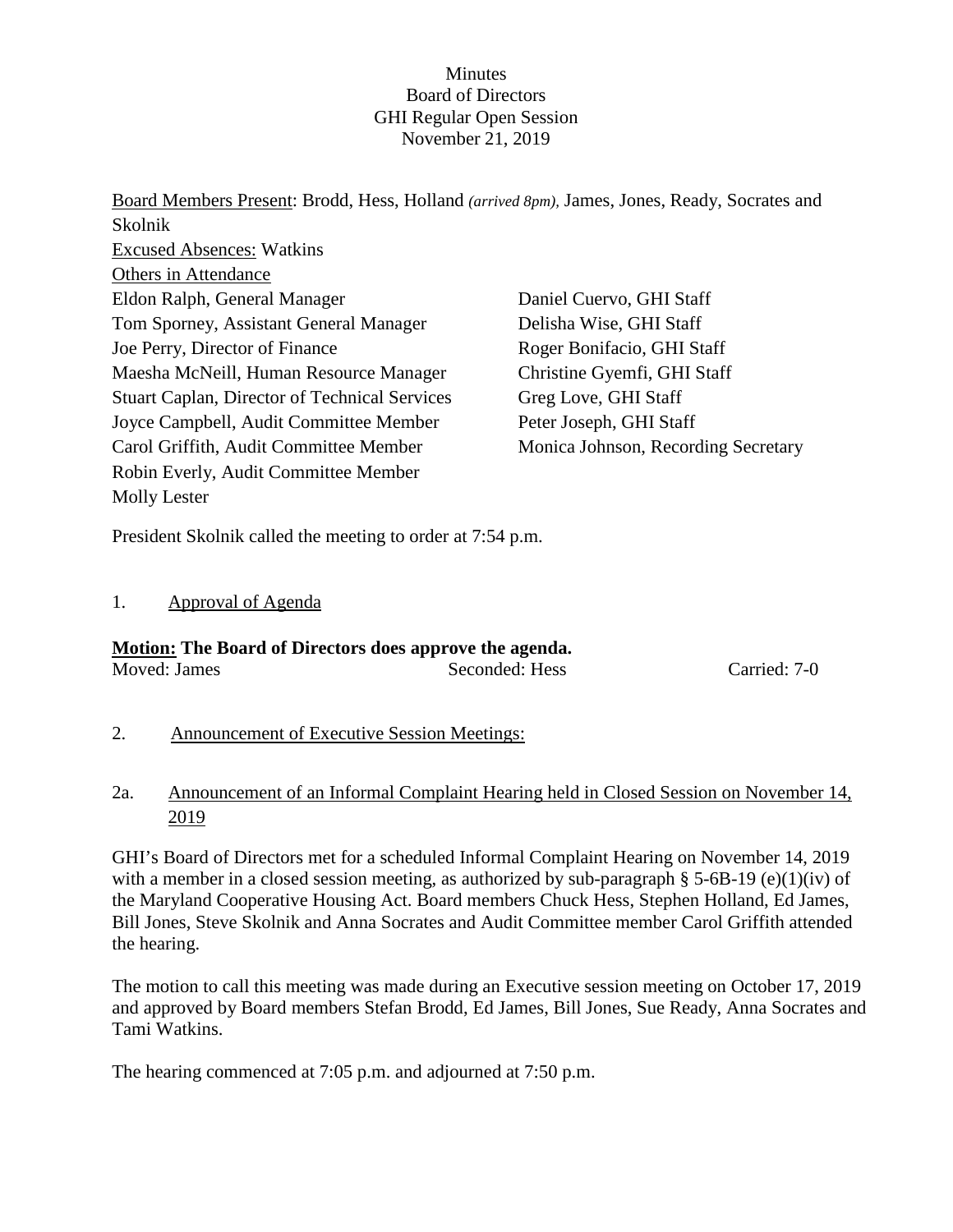*Authority for the above closed meeting was derived from the Maryland Cooperative Housing Corporation Act, § 5-6B-19 (e)(1)(iv).* 

### 2b. Announcement of an Executive Session Meeting held on November 21, 2019

*Executive Session in recess.*

*Audit Committee Chair Carol Griffith introduced new Audit Committee Member Robin Every.*

### 3. Visitors and Members (Comment Period)

*Comments from several GHI Staff members concerning the Medical Insurance change.*

#### 4. Approval of Membership Applications

# **Motion: I move that the Board of Directors approve the following person into the cooperative and membership be afforded him at the time of settlement:**

| <b>Rex Wingerter, Sole Owner.</b> |                |                |
|-----------------------------------|----------------|----------------|
| Moved: James                      | Seconded: Hess | Carried: 6-0-1 |
| <b>Abstained: Socrates</b>        |                |                |

### 5. Committee and Homes Improvement Program Reports

**Homes Improvement Program –** Sporney reported that:

- HVAC 92 % completed
- Windows 99% completed
- Attic work 99% completed
- Siding 98% completed
- Entry doors 98% completed
- Storm doors 82% completed
- Crawlspace wrap-up electrical power and lights 87% completed
- Insulation and fans 78% completed

**Finance Committee** – Hess reported that the Finance committee met and reviewed the budget.

**Woodlands Committee** – James reported that Woodlands committee met and is working on the rerouting of the Parcel X trail and the December meeting has been cancelled.

**Buildings Committee** – James reported that the Buildings committee is working on paperwork related to the heat pump hot water heater test program.

**IT Solutions Task Force** – Holland reported that the Task Force met with a company called Yardi to discuss their software.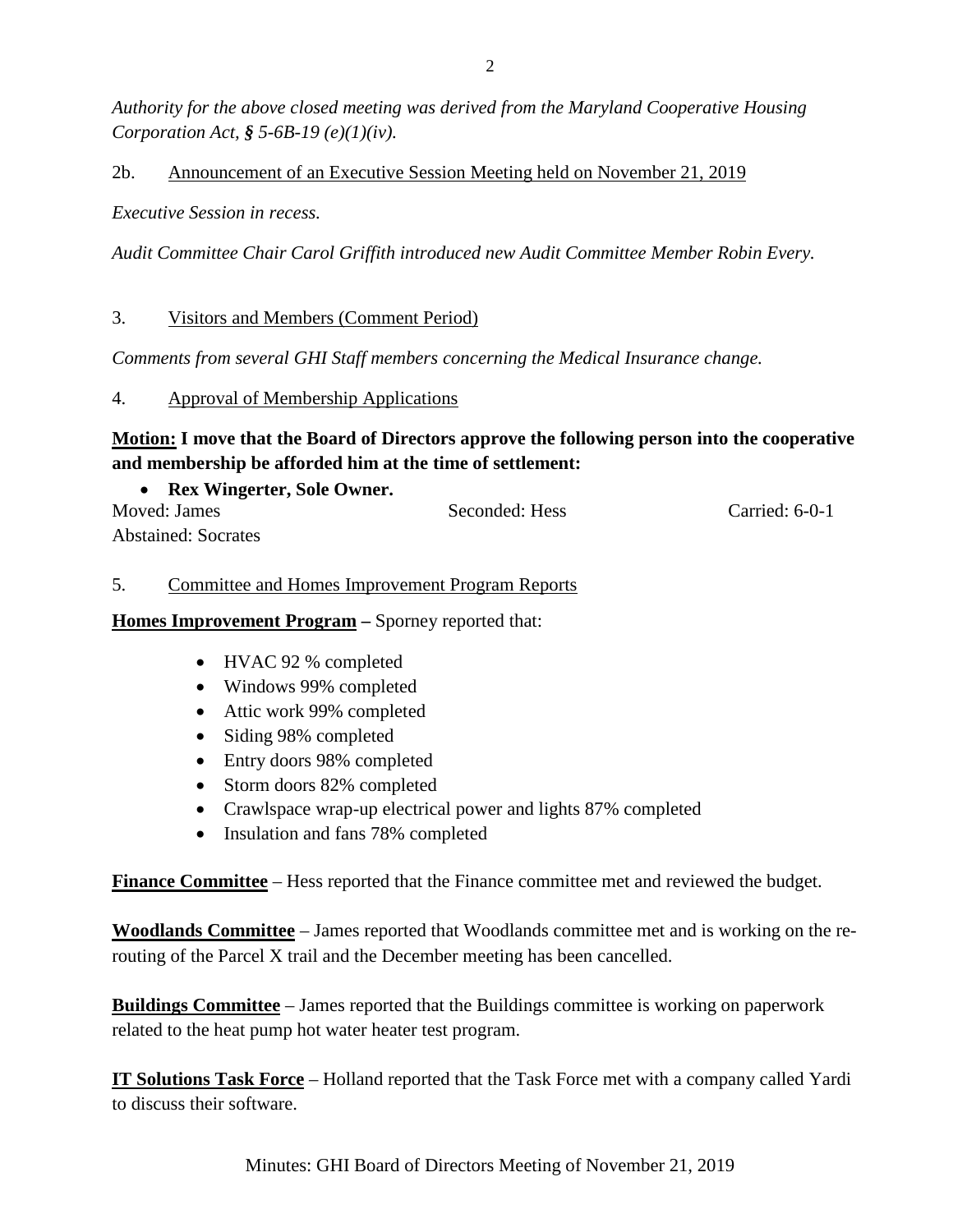**Succession Task Force** – Holland reported that the Task Force met and is working on a draft for a succession plan to be in place.

**Companion Animal Committee** – Skolnik reported that the CAC have been doing pop-up meet and greet events and is working on a pamphlet for the Pre-Purchase Orientations, purchased t-shirts with logo. Also, the committee is working on DINOS program (Dogs In Need Of Space).

**Security Task Force** – Skolnik reported that the Task Force has approved a report recommending improvements to the lighting around the Admin Building area. The Task Force is also drafting a Request For Proposals for an access control and protection system.

**Zoning Task Force** – Brodd report that MNCPPC will be having a meeting on December 17 re: NCO-Zone for Greenbelt.

- 6. For Action or Discussion
- 6a. Approve Minutes of Special Open Session Meeting Held on October 17, 2019

# **Motion: I move that the Board of Directors approve the minutes of the Special Open Session meeting that was held on October 17, 2019 as presented.**

Moved: James Seconded: Ready Carried: 5-0-3 Abstained: Hess, Holland, Skolnik

### 6b. Approve Minutes of Regular Open Session Meeting Held on October 17, 2019

# **Motion: I move that the Board of Directors approve the minutes of the Regular Open Session meeting that was held on October 17, 2019 as presented.**

Moved: James Seconded: Ready Carried: 5-0-3 Abstained: Hess, Holland, Skolnik

### 6c. Consider Level of Funding to be Provided re: Employee Medical Insurance Deductible Payments

*Item 6c was deferred to a later meeting at the discretion of the Chair and the consent of the Board.*

**Motion: I move that the Board of Directors direct the General Manager to ascertain whether if it's too late to cancel Kaiser Permanente health insurance and move to Carefirst BlueCross BlueSheild for health insurance commencing December 1, 2019, if it is possible to make this change without creating a gap in health insurance coverage, the Board of Directors directs the General Manager to make this change.**

| Moved: Ready     | Seconded: Brodd | Carried: 7-1 |
|------------------|-----------------|--------------|
| Opposed: Skolnik |                 |              |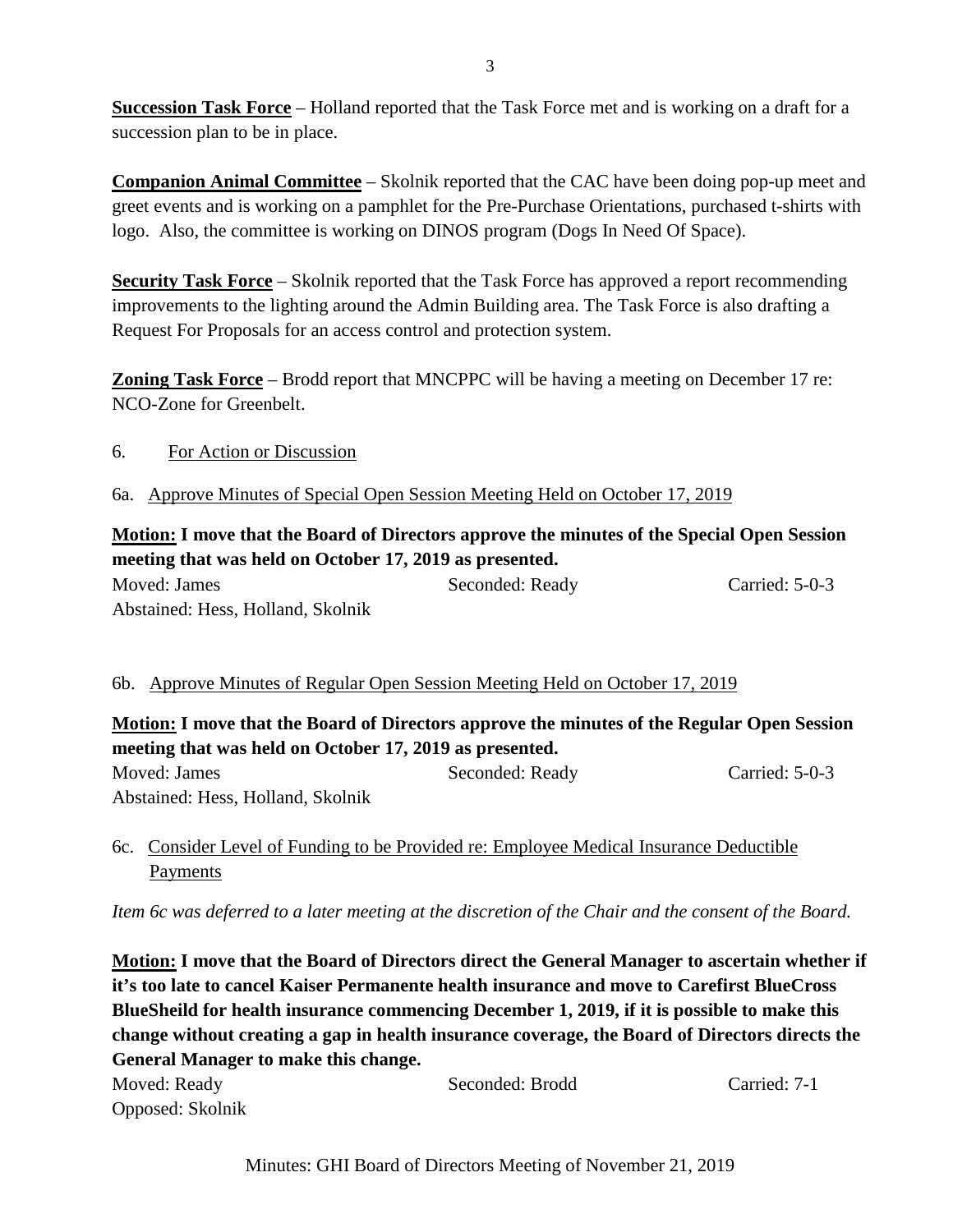# **Amendment: Add: "Subject to a limit of \$50,000 penalty for cancelling Kaiser Permanente policy."** Moved: Jones Fails for lack of seconder

### **Amendment: Change the period to a comma and add: "Subject to a limit of \$50,000 penalty for cancelling Kaiser Permanente policy."**

| Moved: Hess                                              | Seconded: Jones | Failed: 2-6 |
|----------------------------------------------------------|-----------------|-------------|
| Against: Brodd, Holland, James, Ready, Socrates, Skolnik |                 |             |

# **Motion: I move the Board of Directors directs that the GHI Office be closed on December 26th. Emergency Maintenance will be provided.**

Moved: Hess Seconded: James Carried: 8-0

### 6d. Review 2020 GHI Operating Budget - second reading

On November 7, 2019, the Board reviewed a draft of the 2020 GHI Operating Budget and passed a motion to approve it for first reading, in the amount of \$14,683,075 with depreciation of members' homes in the amount of \$693,000.

The budget in attachment #6 was subsequently modified by including the following items:

- A budget of \$650 for the Records Retention Task Force.
- A 3% salary increase for employees.
- A reduction in medical insurance costs for employees; the amount budgeted was changed to \$468,700 due to a change in healthcare provider from Cigna to Kaiser Permanente.

Questions regarding the revised budget may be directed to Joe Perry, Director of Finance, at any time before discussion at the Board meeting.

**Motion: I move that the Board of Directors adopt the 2020 operating budget for Greenbelt Homes Inc., for second reading in the amount of \$14,683,075.00 with depreciation of members' homes in the amount of \$693,000.00. Further, I move that the Board of Directors approve expenditure authorization for the 2020 GHI operating budget that has been adopted.** Moved: Hess Seconded: James Carried: 8-0

### 6e. Draft Memorandum of Understanding (MOU) re: Yards in City of Greenbelt Rights of Way

During 1996 through 2003, GHI hired a consulting firm to survey and plot the legal boundaries of GHI property. During 2009 to 2017, collaborations between GHI and the City of Greenbelt resulted in the re-designation of rights of way at thirteen locations to eliminate very significant encroachments of GHI yards.

4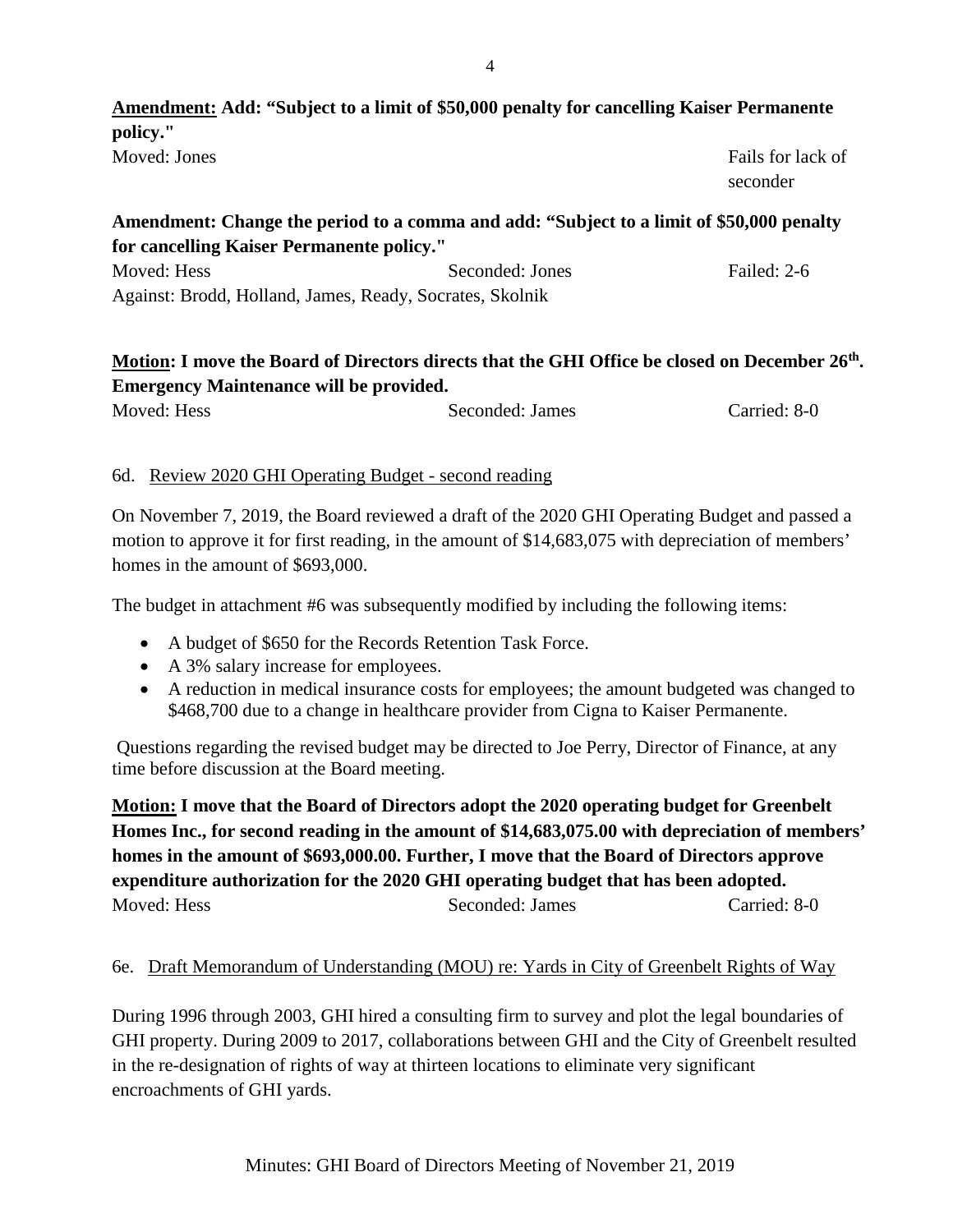There are one hundred and seventy-one GHI addresses, whose yard boundaries overlap with street rights of way by approximately a foot at many addresses to as much as twenty-five feet at a few addresses.

During a City of Greenbelt/GHI work session on July 16, 2018, the City Council requested GHI to submit a draft Memorandum of Understanding (MOU) for the City's consideration, whereby the City of Greenbelt would grant a perpetual license to GHI for the continued use and maintenance of the encroachment areas as residential yard areas. GHI subsequently requested our corporate attorney Mr. Joe Douglass of the firm Whiteford, Taylor & Preston, LLP to prepare the draft MOU that is attachment #7a. After reviewing it on February 7, 2019, the Board requested that it be sent to the City of Greenbelt for consideration.

The City staff and Greenbelt City Council reviewed the draft MOU that GHI submitted and amended paragraphs 4 and 6. Refer to attachment #7b for the amended MOU.

**Motion: I move that the Board of Directors adopt the Memorandum of Understanding (MOU) regarding yards encroaching on City of Greenbelt rights of way, that was originally prepared by GHI's attorney and subsequently amended by the City of Greenbelt, and authorize GHI's Board President to sign the document on GHI's behalf.**

```
Moved: Hess Seconded: Brodd Carried: 8-0
```
### 6f. Proposed Purchase of a Vehicle for the Maintenance Department - first reading

The Maintenance Department proposes to purchase one utility van to replace Van #19 which is a Ford E150 van that is 24 years old and in poor mechanical condition. An amount of \$28,000 was included in the 2019 replacement reserves budget to replace this vehicle.

Staff obtained the following bids for a replacement vehicle:

| Dealership                 | Vehicle                                 | Options                                                                                    | Price       |
|----------------------------|-----------------------------------------|--------------------------------------------------------------------------------------------|-------------|
| Koons of Silver<br>Spring  | <b>Ford Transit Connect</b><br>Van 2019 | <b>Roof Rack</b><br><b>Interior Shelf</b><br>Package<br>Backup Camera<br><b>Floor Mats</b> | \$24,799.60 |
| Lindsay Ford of<br>Wheaton | <b>Ford Transit Connect</b><br>Van 2019 | <b>Rear Door Windows</b><br>Backup Camera                                                  | \$24,230.86 |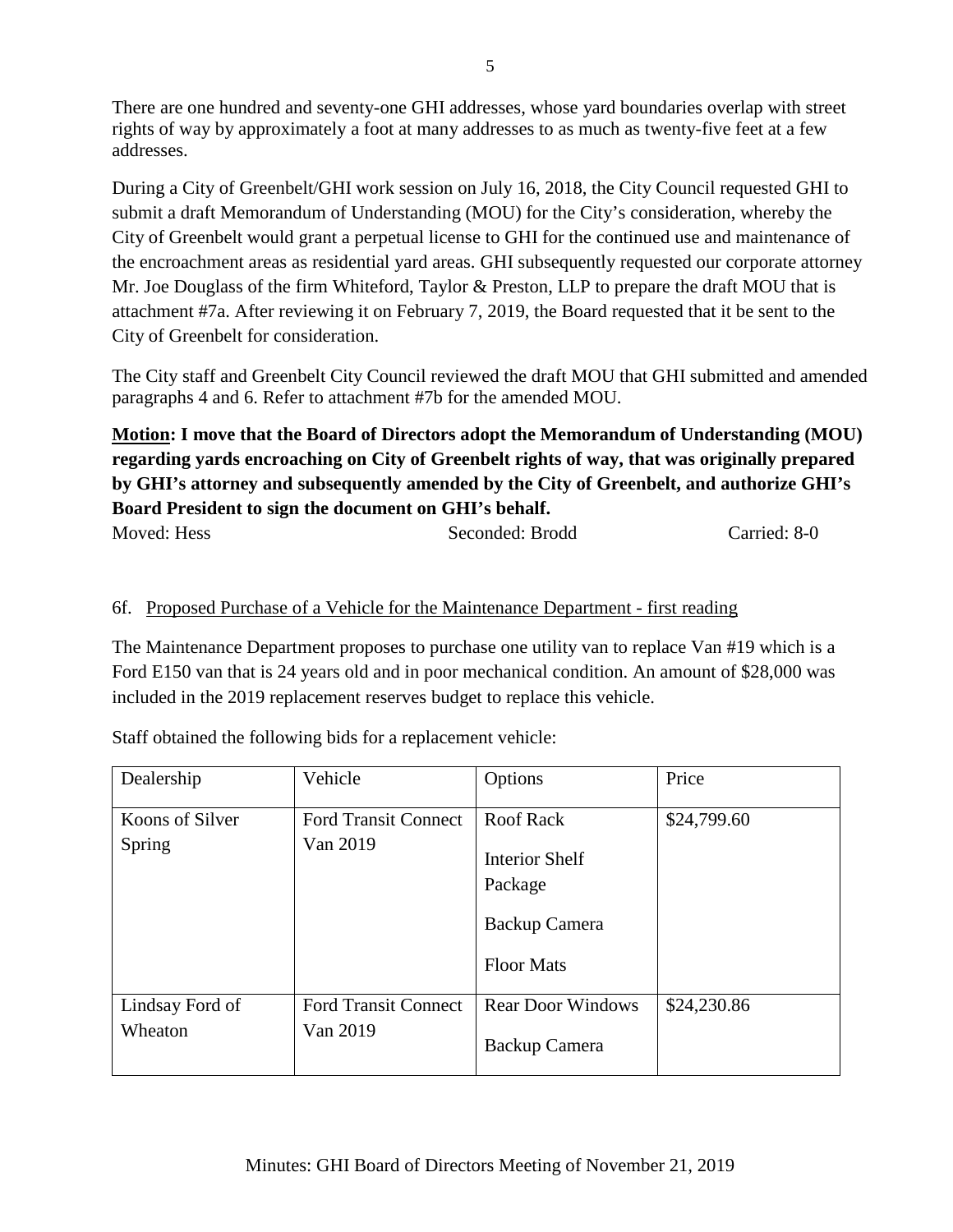|  | <b>Remote Keyless</b> |  |
|--|-----------------------|--|
|  | Entry                 |  |
|  |                       |  |

Price includes sales tax, title and tags. Prices are subject to change without notice based on dealer inventory. If staff acquires a van from Lindsay Ford of Wheaton, we would have to install a roof rack and interior shelves at a cost of approximately \$1,200.

In the event that any of the two abovementioned vehicles are not available by the time that the Board authorizes a purchase, staff suggests that the Board pre-approve the purchase of another vehicle which shall be either a Ford, Chevrolet, or Toyota, whose cost shall not exceed \$25,500.

**Motion: I move that the Board of Directors authorize the Manager for first reading to purchase a 2019 Ford Transit Connect van with a roof rack and interior shelf package from Koons of Silver Spring at a cost not to exceed \$24,799.60, or if not available at time of purchase, one new Ford, Chevrolet, or Toyota van from Koons of Silver Spring or another dealership at a total cost not to exceed \$25,500.00.**

| Moved: Hess                           | Seconded: Ready | Carried: 7-0 |
|---------------------------------------|-----------------|--------------|
| Director Holland was out of the room. |                 |              |

### 6g. Request from the Record Retention Task Force for Additional Time to Complete Assignment

The Board established a Record Retention Task Force on May 2, 2019; however, members were appointed in September of this year. The task force therefore requests that the Board grant an extension of time until April 30, 2020 for the task force to complete its work.

**Motion: I move that the Board of Directors grant the Record Retention Task Force an extension of time until April 30, 2020 to complete the tasks that the Board assigned to it on May 2, 2019.** Moved: James Seconded: Hess Carried: 8-0

#### **Items of Information:**

#### 7a. Notice of an Informal Complaint Hearing to be Held in a Closed Meeting on December 3, 2019

GHI's Board of Directors will conduct an informal complaint hearing in a closed meeting with a member on December 3, 2019, beginning at 7.00 p.m., as authorized by sub-paragraph § 5-6B-19  $(e)(1)(iv)$  of the Maryland Cooperative Housing Act.

The motion to call this meeting was made during an Executive session meeting on November 7, 2019 and approved by a vote of 8-0. Board members Stefan Brodd, Ed James, Chuck Hess, Steve Holland, Bill Jones, Sue Ready, Steve Skolnik and Tami Watkins voted in favor of the motion.